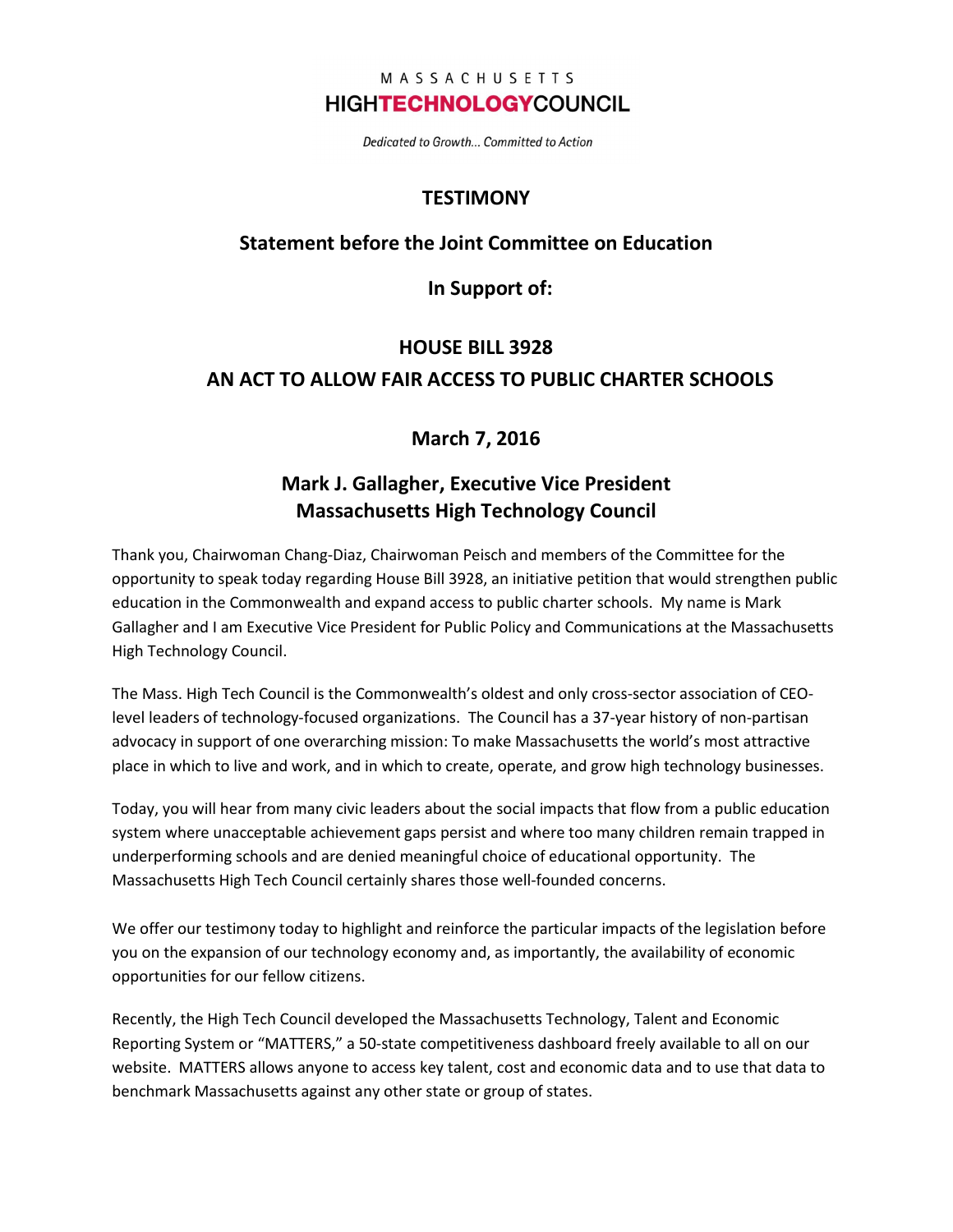MATTERS data reveals a current technology workforce in Massachusetts that is quite strong. Among the 50 states, we have the highest percentage of bachelor's degrees in our workforce and one of the highest ratios of tech employment to total employment in the nation. But MATTERS' talent demand data shows that Massachusetts is one of the most difficult states in which to hire technology talent. That is indeed an ongoing and significant challenge for our local technology employers and a primary focus of the High Tech Council's efforts.

Today, we respectfully ask you to view these talent supply-demand dynamics through a different, but related, frame. One that is focused not only on the challenges it presents to employers but on the opportunities it presents for our citizens, including today's school age children. The growing demand for technology talent is creating an increasing level of opportunity for those who have the STEM and other career readiness skills to seize those opportunities.

The Massachusetts High Tech Council commends legislative leaders, including Speaker DeLeo and Senate President Rosenberg, for placing charter school expansion at the top of 2016 policy agenda and we remain committed to working with you and your colleagues to craft legislation that would expand public charter school opportunities for students and families in Massachusetts.

We are equally committed, however, to supporting the initiative petition before the committee today should the legislature decline to enact legislation that will significantly expand access to public charter schools.

Massachusetts's public charter schools are a highly-effective solution to one of America's deepest and most persistent challenges: the achievement gap between wealthy and economically-challenged students and public schools districts, a gap that is particularly prevalent among black and Hispanic students. We respectfully disagree with any contention that public charter schools, with a 20-year track record of success, are an "experiment" or problem to be "reformed."

Public charter schools make up just 4% of all public schools in Massachusetts and would continue to comprise just a small percentage under any of the expansion proposals currently under consideration. This small cohort of schools, however, has had an outsized positive impact on students, communities and the broader public education system, just as they were intended to do.

For more than 20 years, the Mass. High Tech Council has joined with other business groups and civic leaders to support policies and initiatives that will elevate the quality of our public school system and expand opportunities for parents and students in the Commonwealth. This year we are pleased to join with the Great Schools Massachusetts and Race to the Top coalitions in support of this important work. And we are heartened by recent public polls that show overwhelming support for charter schools from our fellow citizens.

In order to be responsive to the broad and intensifying call for the expansion of public charter schools, any legislation enacted by the General Court must include a meaningful and sustainable cap increase and must not negatively impact the success of existing charter schools. Like the initiative petition before the committee today, any legislation should: